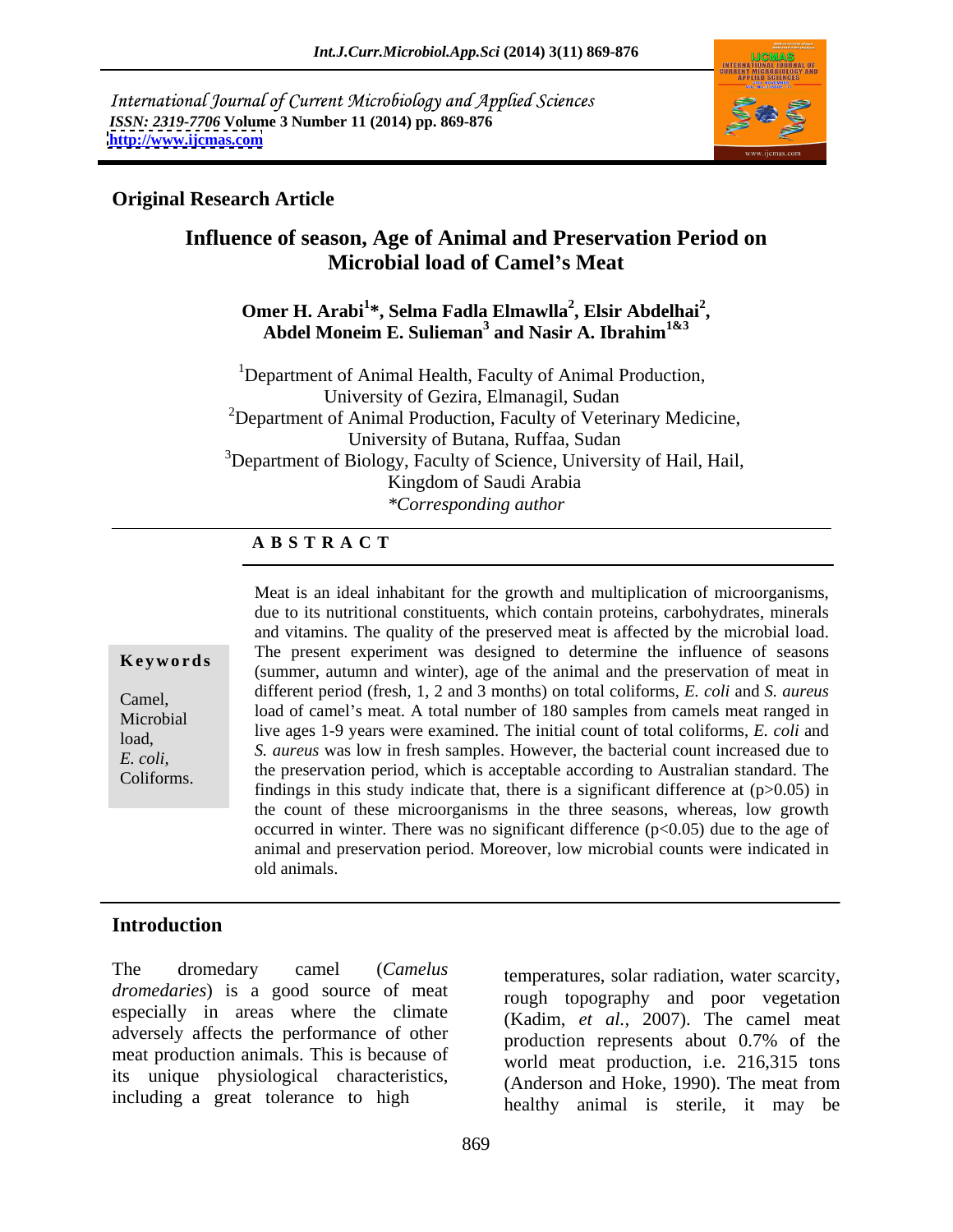contaminated by dirty skin, hooves, hair, intestinal contents, knives and cutting tools infected personnel, polluted water, air, faulty The objectives of this study are: to examine slaughtering procedure, post slaughter handling and storage (Fraizier and Westhoff, preservation period on total coliforms, *E.*  1978). Therefore, it is very important to reduce the initial microbial load to increase the shelf-life of meat (Kalalou *et al.,* 2004a). The major pathogens that have frequently been associated with meat and meat A total number of 180 camels (Camelus products including *Salmonella* spp., dromedaries) ranged in live ages 1-9 years *Campylobacter* spp., *Listeria*  from Tamboul slaughter house and the *monocytogenes* and *Escherichia coli* round cuts of camels were used in this study O157:H7 (Madden *et al.,* 1998).

Due to chemical composition and biological groups of ages as follows: A: 1–3 years, B: characteristics, meat and meat products are highly susceptible foods and an excellent source for growth of many hazardous microorganisms. All fresh meat become laboratories, the Department of physiology contaminated during slaughter and dressing & Biochemistry, Faculty of Vet med (at process. Some of these bacteria may include Central Algizera), University of Albutana. pathogens, which can cause infection in Samples were taken monthly in summer human or spoilage bacteria that cause off- winter and outman. Then the samples odors of meat and economic loss (Garcia *et*  labeled wrapped and kept in refrigerator at *al.,* 1995; Kalalou *et al.,* 2004b). The age of (40°C) over night after that kept on deep animal has significant effects on quality freezer at (-18ºC) at the end of season characteristics of Arabian camel meat and sample divided into four groups according confirmed that camel meat is healthy and to storage time as the fallow: Fresh samples, nutrition as it contains low fat (especially one month stored samples, two months young camels) as well as being a good stored samples and three months stored source of minerals (Kadim *et al.*, 2007). The samples. number of microorganisms found was high in fresh camel meat compared with that in At the end of storage period these sample beef. Inoculation of meat by several microorganisms, showed high microbial of Meat Production, Faculty of Animal growth in fresh camel meat compared with Production at Shambat (Khartoum North),

The proposed study area (Tambul, Butana area, Central Sudan) is famous of its high population of dromedary camels, and people **Preparation of samples for microbial** in these areas consume few amounts of raw **analysis** camels' meat without processing or just after cooking, also the meat price is very low and The equipments used for Microbiological

more.

the effect of seasons, age of the animal and *coli* and *S. aurues* load on camel's meat.

## **Materials and Methods**

obtained from Tamboul local market after dressing. Samples were obtained from three  $4-6$  years and C: 7–9 years.

Sample traveled fresh in ice containers to samples.

that in beef (Biala and Gnan, 1998). and University of Khartoum. Then the were transported hygienically to Department samples were labeled, wrapped and kept in at refrigerator overnight until used.

# **analysis**

does encourage the producers to produce characteristics are: autoclave, incubator,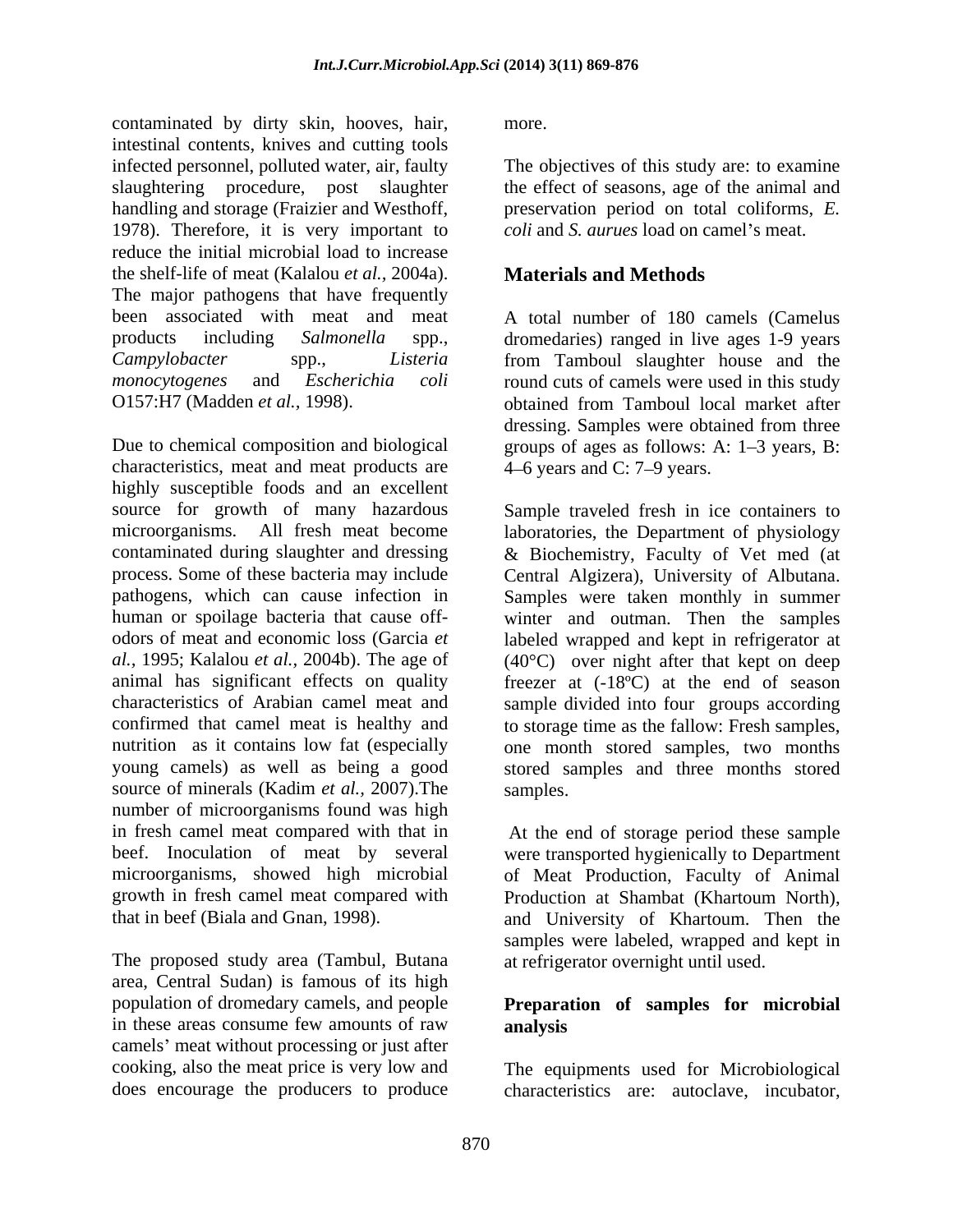oven, PH meter, colony counter and Nutrient broth, Selenite cystine broth, Bismuth sugar iron agar and 10-triple sugar iron agar. The diluents used: 0.1% peptone solution.

#### **Determination of coliform bacteria**

It was carried out by using the most probable number (MPN) technique Based on surveys of Australian meat the presumptive coliform test. One ml of each of following descriptions are used; excellent, three first dilutions  $(10^{-1}, 10^{-2}, 10^{-3})$  was inoculated aseptically in 9 ml of sterilized Macconcy broth using the five  $-tube$ technique with Durham's tubes. The tubes **Data analysis** were incubated at 370 °C for 48 hours. The production of acid together with sufficient The microbiological data were transformed gases to fill the concave of the Durham tube to logarithms. Data were analyzed as with a

Tubes showing any amount of gas were used. Main effects were considered considered positive result. Then the most probable number (MPN) was recorded. For further confirmation of *E. coli* tubes Ec

sensitive balance. The media used: Plate hour were streaeaked on (E.M.B) agar Eosin count agar, Macconkey broth, Brilliant Methyle Blue agar plates. The plates were green 2% bile Broth, Ec medium, Eosin incubated at 370 °C for 48 hour colonies of methylene blue agar, Baird parker medium, *E. coli* are usually small with metallic green showing positive results at 44.50 °C for 24 sheen on EMB agar.

#### *Staphylococcus aureus* **enumeration**

**Preparation of serial dilution** every dilution was transferred into the surface of each well dried Baird barker<br>Thirty grams of the sample were weighted medium plates. The inoculum was spreader aseptically and homogenized in 270 ml of all over the plate using sterile bent glass rod. sterile diluents (0.1% peptone solution). It The plates were incubated at 37 °C for 24 was mixed well to give dilution  $(10^{-1})$ . By hours. After the period of incubation had using sterile pipette 1 ml was transferred been finished the plates were examined. aseptically from dilution (10<sup>-1</sup>) to attest tube Colonies of *Staphylococcus aureus* after 24 containing 9 ml of sterile diluents and it was hours appear black shiny convex colonies mixed well to give dilution  $(10^{-2})$ . In the and surround by a zone of clearing 2-5 mm same way the preparation of serial dilution in width of colony. Then coagulase test was continued until the dilution (10<sup>-6</sup>). carried out. *Staphylococcus aureus* is Medium used baird parker medium 0.1 ml of surface of each well dried Baird barker medium plates. The inoculum was spreader coagulase positive.

### **Guideline count**

 $1$ ,  $10^{-2}$ ,  $10^{-3}$ ) was good, acceptable and marginal for microbial level listed below:

### **Data analysis**

is recorded as positive presumptive test. 3x3 factorial arrangement of treatments *E. coli* **test** research hypothesis ANOVA table and an From every tube showing positive results in (preservation period, season and age of the presumptive test inoculate a tube of Ec animal) analyzed by general linear model by broth containing Durham tube the tubes using SPSS version 21 computer programs. were incubated at 44.50  $\degree$ C for 24 hours. Duncan's for multiple comparison test was using analysis of variance. To test the interaction between three factors used. Main effects were considered significant at P>0.05.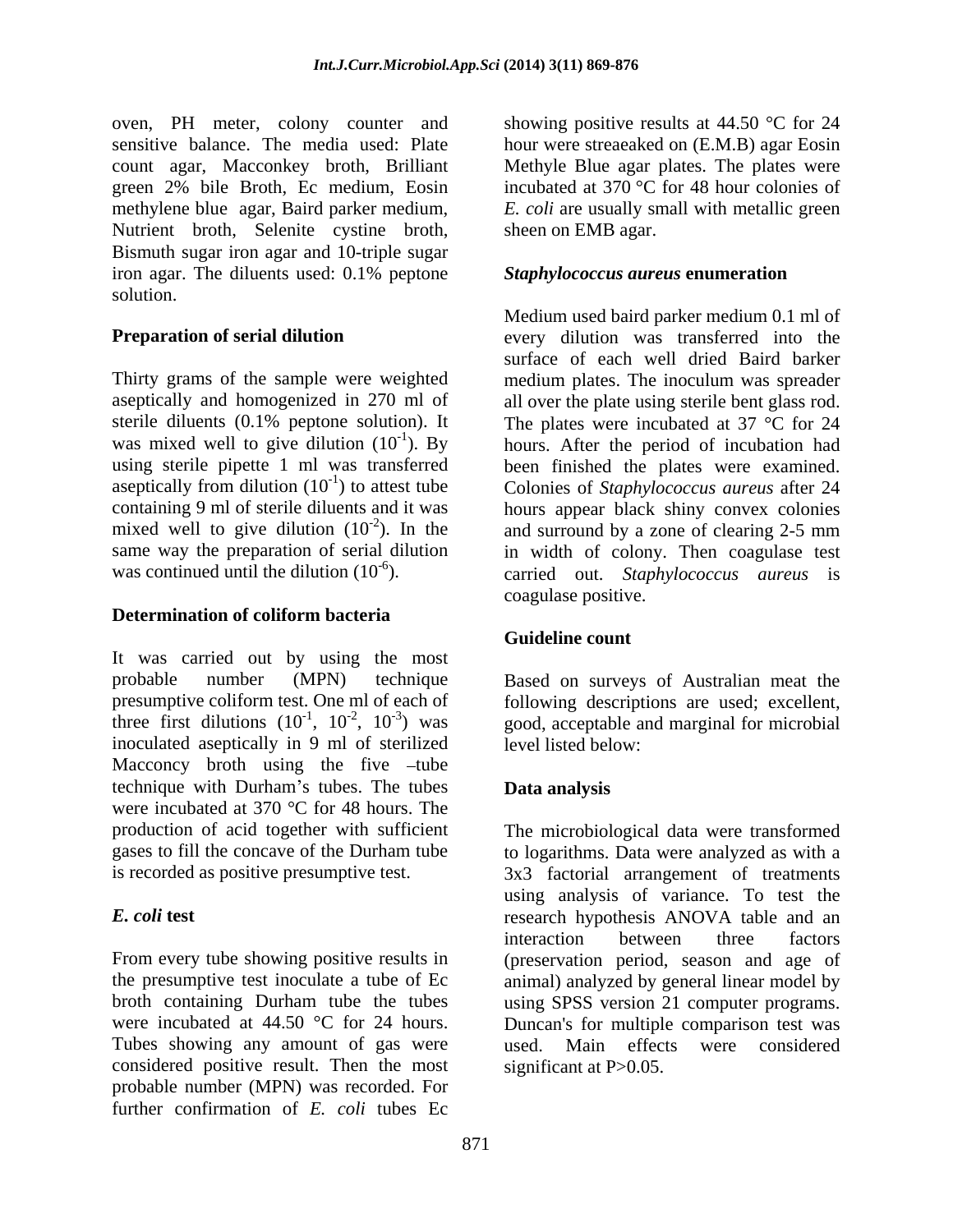The objectives of this research to study the effect of seasons, age of animal, and preservation period on microbial load of total Coliform *E. coli* and *S. aureus*. The initial count of total Coliforms *E. coli* and *S.* extends shelf life (Dalia A.M Abdalla, *aureus* was low in fresh samples, this is as same as that in beef. This suggests that quality attributes, in addition to other things, may play an important role in improve shelf life in fresh camel meat (Biala and Gnan, 1998). Microbial contamination can reduce the quality of fresh meat, shorten its shelflife and cause economic losses and health hazards (Acuff *et al.,* 1987). The findings in this study indicate that, there is a significant difference at  $(p>0.05)$  in the count of these microorganisms in the three seasons, and showed significant difference at whereas low growth occurred in winter then (p>0.05) between ages of animals, whereas, low growth occurred in winter then autumn and high count occurred in summer preservation<br>
(Table 1) The prevalence of this organism (Table 4). (Table 1). The prevalence of this organism was different during different seasons.

**Results and Discussion** There was no significant difference (p<0.05) due to the age of animal on the count of total coliforms, *E. coli* and *S. aureus* load (p<0.05) (Table 2). Also, Meat preservation is an important phase in meat production as it prevents microbial contamination and extends shelf life (Dalia A.M Abdalla, 2008). There was no significant difference  $(p<0.05)$  due to preservation period on the count of total coliforms and *E. coli*, but *S. aureus* showed a significant difference at (p>0.05), low count was found in fresh samples (Table 3). *Staphylococcus aureus* count is a useful indicator of the quality of meat and is very useful to the assessment of carcasses. Because of the *S. aureus* count must be low. In this study *S. aureus* count is acceptable according to Australian Standard and showed significant difference at (p>0.05) between ages of animals, preservation period and the three seasons (Table 4).

|                                                 |                   | <b>Radicial Tric criter</b> of seasons on the growth of Comorni, <i>E. Coll</i> and <i>S. thirths</i> |                   |            |
|-------------------------------------------------|-------------------|-------------------------------------------------------------------------------------------------------|-------------------|------------|
|                                                 |                   | Duncan's Multiple Comparison                                                                          |                   |            |
| <b>Bacterial Growth</b>                         |                   | Seasons                                                                                               |                   |            |
|                                                 |                   | $Mean + S.E.$                                                                                         |                   |            |
|                                                 | Summer            | Autumn                                                                                                | Winter            |            |
| Coliform MPN\g                                  | $64.82{\pm}4.95a$ | 49.19±7.08b                                                                                           | $41.92 \pm 6.29b$ |            |
| E. coli MPN\g                                   | $15.79 \pm 1.49a$ | $12.06 \pm 1.37$ b                                                                                    | 7.59±0.99c        | $\ast\ast$ |
| <i>S. aureus</i> cfu $\gtrsim$ X10 <sup>2</sup> | $4.31 \pm 0.54$   | $7.36 \pm 1.04a$                                                                                      | $4.80 \pm 0.43 b$ |            |

**Table.1** The effect of seasons on the growth of Coliform, *E. coli* and *S. aureus*

LS: level of significance, \*\* significant at P>0.01, \*significant at P>0.05.

|                                                                 |                   | Duncan's Multiple Comparison |                   |           |
|-----------------------------------------------------------------|-------------------|------------------------------|-------------------|-----------|
| <b>Bacterial Growth</b><br>Age (Mean $\pm$ S.E)<br>$Mean + S.E$ |                   |                              |                   |           |
|                                                                 |                   |                              |                   |           |
| Coliform MPN $\gtrsim$                                          | $55.08 \pm 7.94a$ | $49.69 \pm 4.68a$            | $51.25 \pm 7.27a$ | <b>NS</b> |
| E. coli MPN\g                                                   | $10.19 \pm 1.36a$ | $11.58 \pm 1.02a$            | $13.34 \pm 2.81a$ | <b>NS</b> |
| <i>S. aureus</i> cfu $\gtrsim$ X10 <sup>2</sup>                 | $6.43 \pm 0.57a$  | $5.58 \pm 1.13a$             | $4.47 \pm 0.50a$  | <b>NS</b> |

**Table.2** The effect of age of animals on the growth of Coliform, *E. coli* and *S. aureus*

LS, level of sig.. NS, not significant p<0.05.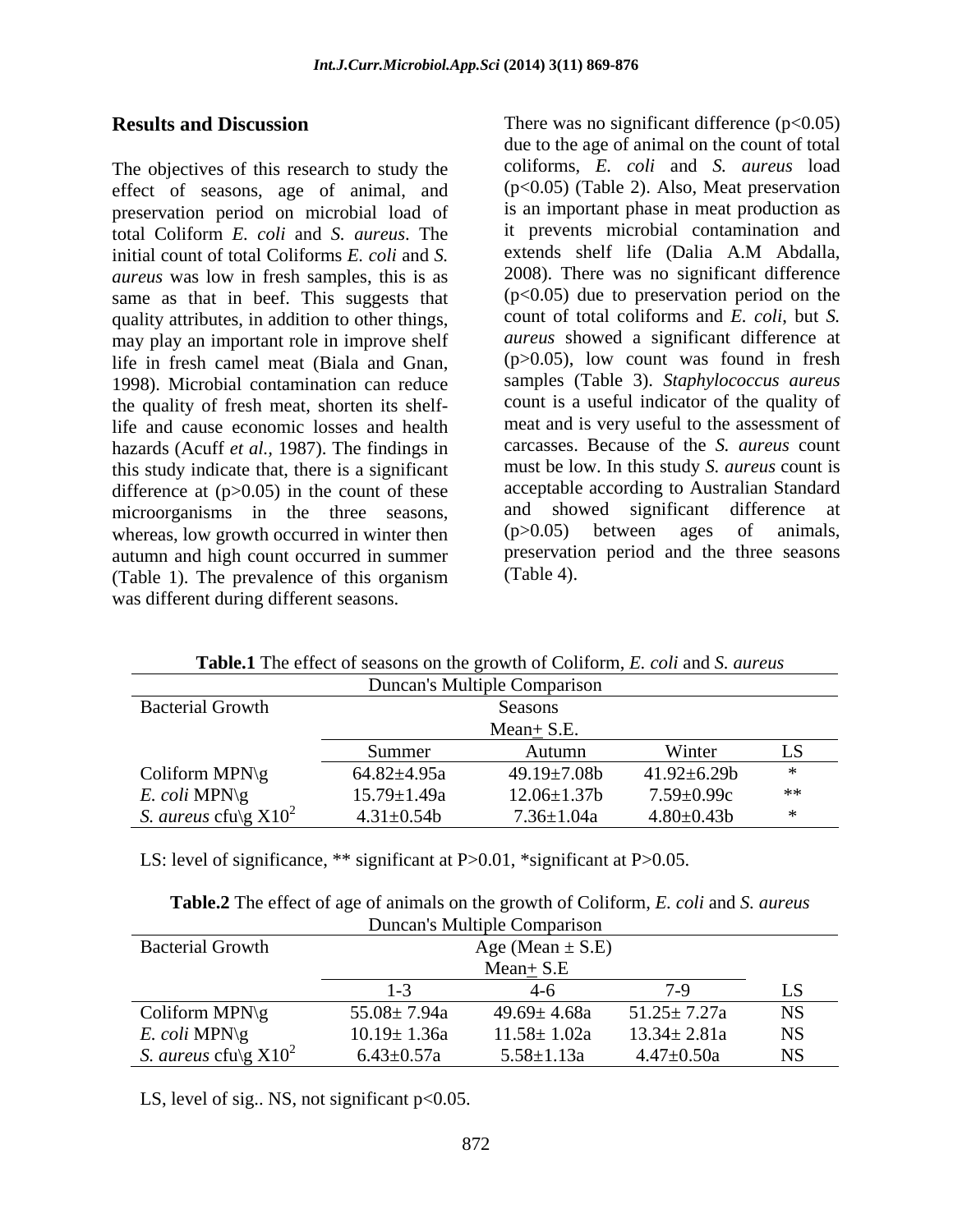#### *Int.J.Curr.Microbiol.App.Sci* **(2014) 3(11) 869-876**

|                            |                     | Duncan's Multiple Comparison |                                                                |                      |  |
|----------------------------|---------------------|------------------------------|----------------------------------------------------------------|----------------------|--|
| <b>Bacterial Growth</b>    | Preservation period |                              |                                                                |                      |  |
|                            | Mean $\pm$ S.E.     |                              |                                                                |                      |  |
|                            | Fresh               | One month                    | Two months                                                     | Three months   LS    |  |
| Coliform MPN\g             |                     |                              | 43.63± 5.25a   53.67± 9.03a   53.67± 7.37a   57.07± 8.90a   NS |                      |  |
| E. coli MPN\g              | $10.43 \pm 1.75a$   |                              | $11.11 \pm 1.69a$   $11.83 \pm 2.15a$                          | $14.11 \pm 1.92a$ NS |  |
| aureus<br>$ctu$ ) $\sigma$ | $3.62 \pm 0.39$     | $6.35 \pm 1.12a$             | $5.33 \pm 0.53ab$                                              | $6.66 \pm 1.16a$     |  |
| $X10^2$                    |                     |                              |                                                                |                      |  |

#### **Table.3** The effect of preservation period on the growth of Coliform, *E. coli* and *S. aureus*

LS, level of sig., NS: not significant P<0.05 \*significant at P>0.05.

| Table.<br>ı the<br><b>ction</b><br>vation period<br>10011177<br>presery<br>age<br>seasor<br>anıma<br>ОT<br>and<br>. 1111<br>.<br>$\mathbf{v}$ |  |
|-----------------------------------------------------------------------------------------------------------------------------------------------|--|
| . .<br>growth<br>mea<br>rtorm<br>ame<br>anc<br>: on<br>$\ldots$ unique<br>$\sim$<br>cov                                                       |  |

|              | Mean $\pm$ S.E. of Coliform count in the three ages*season         |                    |                   |        |
|--------------|--------------------------------------------------------------------|--------------------|-------------------|--------|
|              | Summer                                                             | Autumn             | Winter            | LS     |
| Fresh        | 59.89±0.36a                                                        | $39.33 \pm 4.31b$  | $31.67 \pm 3.22c$ |        |
| One Month    | 66.56±4.80a                                                        | $49.67 \pm 11.54b$ | $45.77 \pm 7.63c$ |        |
| Two Months   | 69.67 $\pm$ 5.83a                                                  | $60.67 \pm 4.10a$  | $30.67 \pm 2.84c$ | ∗      |
| Three Months | $72.56 \pm 9.27a$                                                  | 59.56±8.46b        | $39.11 \pm 3.56c$ | ∗      |
|              | Mean $\pm$ S.E. of <i>E. coli</i> count in the three ages*season   |                    |                   |        |
|              | Summer                                                             | Autumn             | Winter            | LS     |
| Fresh        | $14.78 \pm 1.31a$                                                  | $9.67 \pm 1.35b$   | $6.84 \pm 1.36c$  | $\ast$ |
| One Month    | $15.33 \pm 1.06a$                                                  | $10.11 \pm 1.56b$  | $7.89 \pm 1.27c$  |        |
| Two Months   | $14.44 \pm 1.61$                                                   | $15.67 \pm 1.78a$  | $5.36 \pm 0.67c$  | ∗      |
| Three Months | $19.33 \pm 2.28a$                                                  | $12.67 \pm 0.60b$  | $10.23 \pm 0.47c$ | $\ast$ |
|              | Mean $\pm$ S.E. of S. <i>aureus</i> count in the three ages*season |                    |                   |        |
|              | Summer                                                             | Autumn             | Winter            | LS     |
| Fresh        | $3.77 \pm 0.56a$                                                   | $3.66 \pm 0.45a$   | $3.07 \pm 0.39a$  | $\ast$ |
| One Month    | $6.60 \pm 0.67$ ab                                                 | $7.00 \pm 1.62a$   | $5.78 \pm 0.80$ b | ж      |
| Two Months   | $6.67 \pm 0.45a$                                                   | $5.35 \pm 0.52b$   | $3.99 \pm 0.45c$  | ∗      |
| Three Months | $8.31 \pm 0.30a$                                                   | $8.00 \pm 1.55a$   | $3.66 \pm 0.35 b$ |        |

LS, level of sig.: \* significant at P>0.05.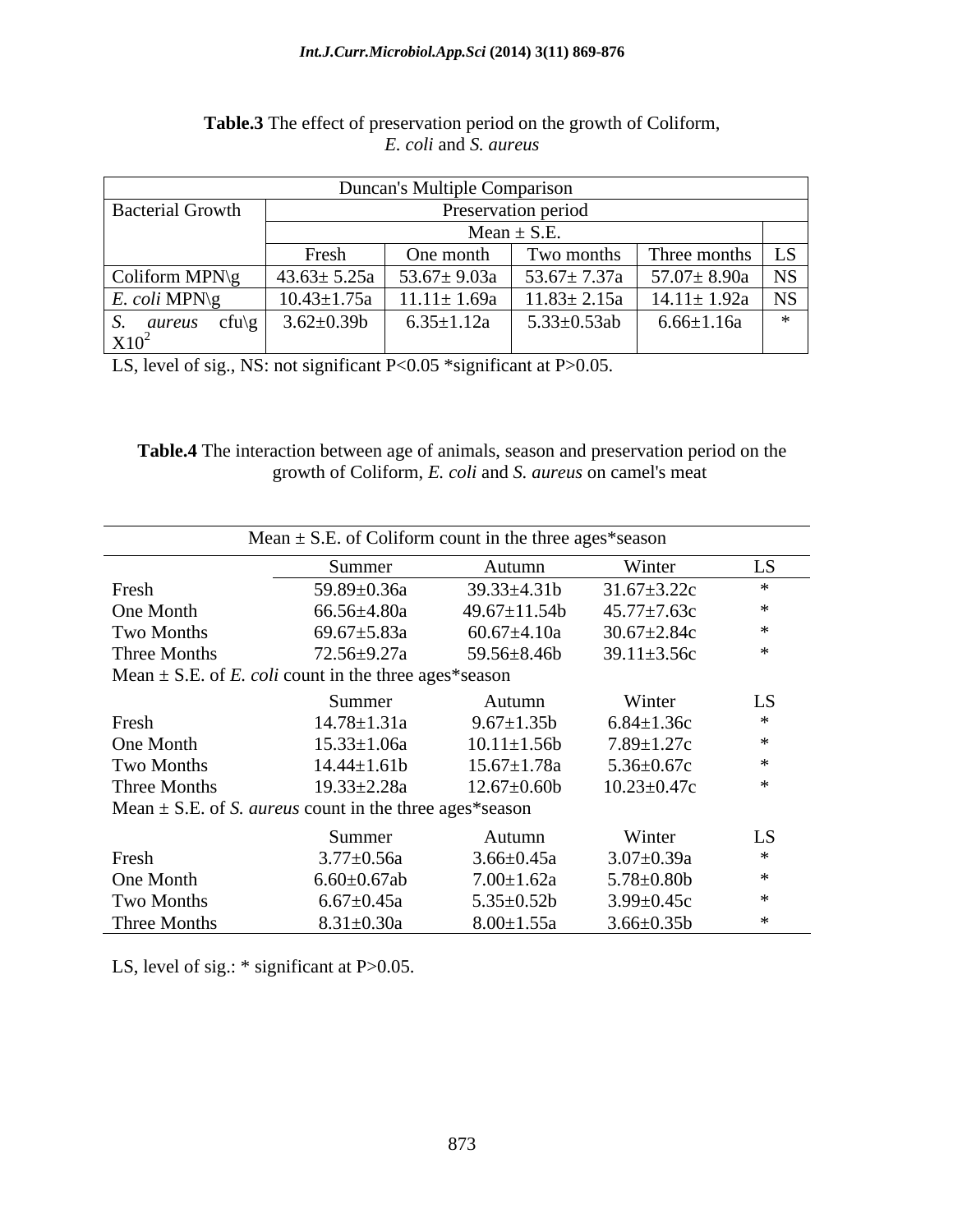|              | Mean $\pm$ S.E. of Coliform count in the three season*ages         |                    |                   |        |
|--------------|--------------------------------------------------------------------|--------------------|-------------------|--------|
|              | $1-3$ years                                                        | 4-6 years          | 7-9 years         | LS     |
| Fresh        | $44.89 \pm 3.65b$                                                  | $51.55 \pm 2.84a$  | $34.44 \pm 6.51c$ |        |
| One Month    | $37.67 \pm 8.01c$                                                  | $61.00 \pm 8.27$ b | $62.33 \pm 8.13c$ |        |
| Two Months   | 58.44±9.97a                                                        | $47.00 \pm 1.62c$  | $55.56 \pm 7.22b$ |        |
| Three Months | 79.33±6.68a                                                        | $39.22 \pm 3.59c$  | $52.67 \pm 8.76b$ |        |
|              | Mean $\pm$ S.E. of <i>E. coli</i> count in the three season*ages   |                    |                   |        |
|              | $1-3$ years                                                        | 4-6 years          | 7-9 years         | LS     |
| Fresh        | $8.50\pm0.80b$                                                     | $13.40 \pm .50a$   | $9.34 \pm 2.61$   |        |
| One Month    | $6.67 \pm 1.20c$                                                   | $12.11 \pm 1.22b$  | $14.55 \pm 1.28a$ |        |
| Two Months   | $12.32 \pm 1.92b$                                                  | $8.00 \pm 1.39c$   | $15.15 \pm 2.29a$ |        |
| Three Months | $13.28 \pm 1.00b$                                                  | $12.78 \pm 0.44b$  | $16.27 \pm 3.01a$ |        |
|              | Mean $\pm$ S.E. of S. <i>aureus</i> count in the three season*ages |                    |                   |        |
|              | $1-3$ years                                                        | 4-6 years          | 7-9 years         | LS     |
| Fresh        | $2.50 \pm 0.31$ b                                                  | $3.78 \pm 0.41a$   | $4.24 \pm 0.48a$  |        |
| One Month    | $3.71 \pm 0.36c$                                                   | $10.22 \pm 0.83a$  | $5.45 \pm 0.42b$  |        |
| Two Months   | $4.94 \pm 0.60$ b                                                  | $6.67{\pm}0.40a$   | $4.40 \pm 0.49$   | $\ast$ |
| Three Months | $5.76 \pm 0.81$                                                    | $8.78 \pm 1.51a$   | $5.44 \pm 0.70$   |        |

**Table.5** The interaction between season, age of animals andpreservation period on the growth of Coliform, *E. coli* and *S. aureus* on camel's meat

LS, level of sig.:  $*$  significant at P $>0.05$ .

increase due increase of storage duration

season\*age\*preservation periods, there was a significant difference at  $(p>0.05)$ , References low count occurred in old animals, young then medium age. Also, the count of bacteria was increase due increase of storage duration (Table 5). The count of J.G. 1987. Effect of acid bacteria in old animals was due to low pH value than younger animal (Kadim *et al.,* 2006; Babiker and Yousif, 1990). Meat with a high ultimate pH is generally very  $\text{Mean } Sci.$ , 19: 217–226. susceptible to microbial growth even under the best management condition and

When, study the interaction of Therefore, chilling and freezing could be age\*season\*preservation periods, there used for the preservation of beef, lamb and was a significant difference at (p>0.05), other types of meat, as well as organic low count occurred in winter, autumn then acids and their salts (Ockerman *et al.,* summer. The count of bacteria was 1974; Eustace, 1981; Osthold, 1983; Bell (Table 4). *et al.,* 1990; Mendonca et al., 1989; When, study the interaction of 1999). *et al.,* 1986; Anderson *et al.,* 1988; Unda Brewer et al., 1992; Al-Sheddy *et al* 1999).

#### **References**

- Acuff, G.R., Venderzant, C., Savell, J.W., Jones, D.K., Griffin, D.B., Ehlers, J.G. 1987. Effect of acid decontamination of beef subprimal cuts on the microbiological and sensory characteristics of steaks. *Meat Sci.,* 19: 217–226.
- practices (Hedrick *et al.*, 1994). **The quality of fresh camely meat treated** Al-Sheddy, I., Al-Dagal, M., Bazaraa, W.A. 1999. Microbial and sensory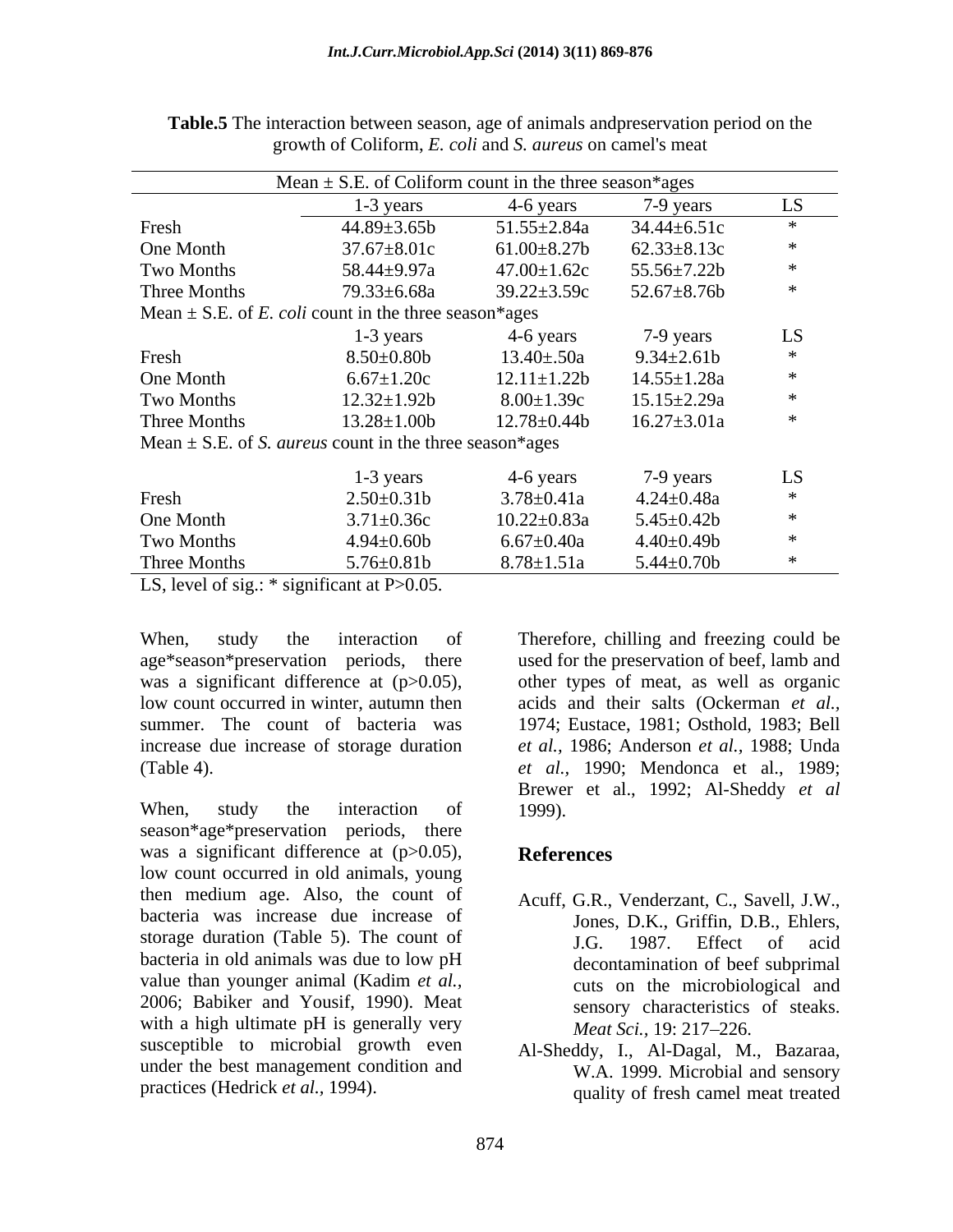*Bifidobacteria.* J. Food Sci., 64(2): 339.

- Anderson, B.A., Hoke, I.M. 1990. Fraizier, W.C., Westhoff, D.C. 1978.
- Anderson, M.E., Huff, H.E., Naumann, of six types of bacteria on lamb stored vacuum-packaged at 0°C. *J.*
- 
- Bell, M.F., Marshall, R.T., Anderson, M.E. 1986. Microbiological and
- Biala, A.S., Gnan, S.A. 1998. Changes in during cold storage of fresh camel Production Under Arid Conditions,<br>Vol. 2. United Arab Emirates
- Brewer, M.S., Floyd, M., Martin, S.E.,
- Dalia A.M. Abdalla, 2008. The effect of University, research. *J. Biol. Sci.,* 3(6): 616
- Eustace, I.J. 1981. Control of bacterial

with organic acid salts and/or contamination of meat during processing. *Food Technol. Aug.* 33: 28.

- Composition of foods: Beef products, raw, processed, prepared. Macgraw Hill Book Company, 1st edn., United States Food microbiology, 3rd edn, New Delhi.
- Development of Agriculture, Garcia, T., Martin, R., Sanz, B., Washington, DC, USA. Hernandez, P. 1995. Extensión de H.D., Marshall, R.T. 1988. Count carcasses dipped or sprayed with lácticas v bacteriocins. Rev. acetic acid at 25 or 55°C and *Espanõla de Cienc. Tecnol.Al.,* 35: la vida útil de la carne fresca. In: Envasado en atmósfera modificadasutili zación de bacteras lácticas y bacteriocins. *Rev.*  $1 - 18.$
- *Food Prot.,* 51: 874. Glass, K.A., Loeffelholz, J.M., Ford, J.P., Babiker, S.A., Yousif, K.H. 1990. Chemical composition and quality Escherichia coli O157:H7 as of camel meat. *Meat Sci.,* 27: 283 287. and in fermented, dry sausage. Doyle, M.P. 1992. Fate of *Escherichia coli* O157:H7 affected by pH or sodium chloride *Appl. Environ. Microbiol.,* 58:  $513 - 6.$ 
	- sensory tests of beef treated with Harrigan, W.F., MacCance, M.E. 1976. acetic and formic acids. *J. Food* Laboratory methods in food and *Prot.*, 49: 207–210. **dairy** microbiology. Academic press, London, UK.
	- quality and microbial growth Hedrick, H.B., Aberle, E.D., Forrest, J.C., meat. Proceedings of the Third Principles of meat science, 3rd edn. Annual Meeting for Animal Kendall Hunt Publishing Co. Judge, M.D., Merkel, R.A. 1994. Dubuque, Iowa.
	- Vol. 2. United Arab Emirates Kadim, I.T., Isam, O., Mahgoub, O., University, UAE, Pp. 25–31 Purchas, R.W. 2007. A review of Dallmier, A.W., Wu, S.Y. 1992. meat quality characteristics of the Personal communication. Some one-humped camel (Camelus effects of sodium lactate on shelf *dromedaries*) Department of life, sensory, and physical Animal and Veterinary Sciences, characteristics of vacuum- College of Agricultural and Marine packaged beef. The contract of the Sciences, Sultan Qaboos Cassette Contract of the Sciences, Sultan Qaboos Purchas, R.W. 2007. A review of the growth, and of the carcass and one-humped camel (*Camelus dromedaries*) Department of Sciences, Sultan Qaboos University,
	- preservation periods on meat Kadim, I.T., Mahgoub, O., Al-Marzooqi, characteristics of camel and cattle W., Al-Zadgali, S., Annamali, K., 619. age on composition and quality of Mansour, M.H. 2006. Effects of muscle *Longissimus thoracis* of the